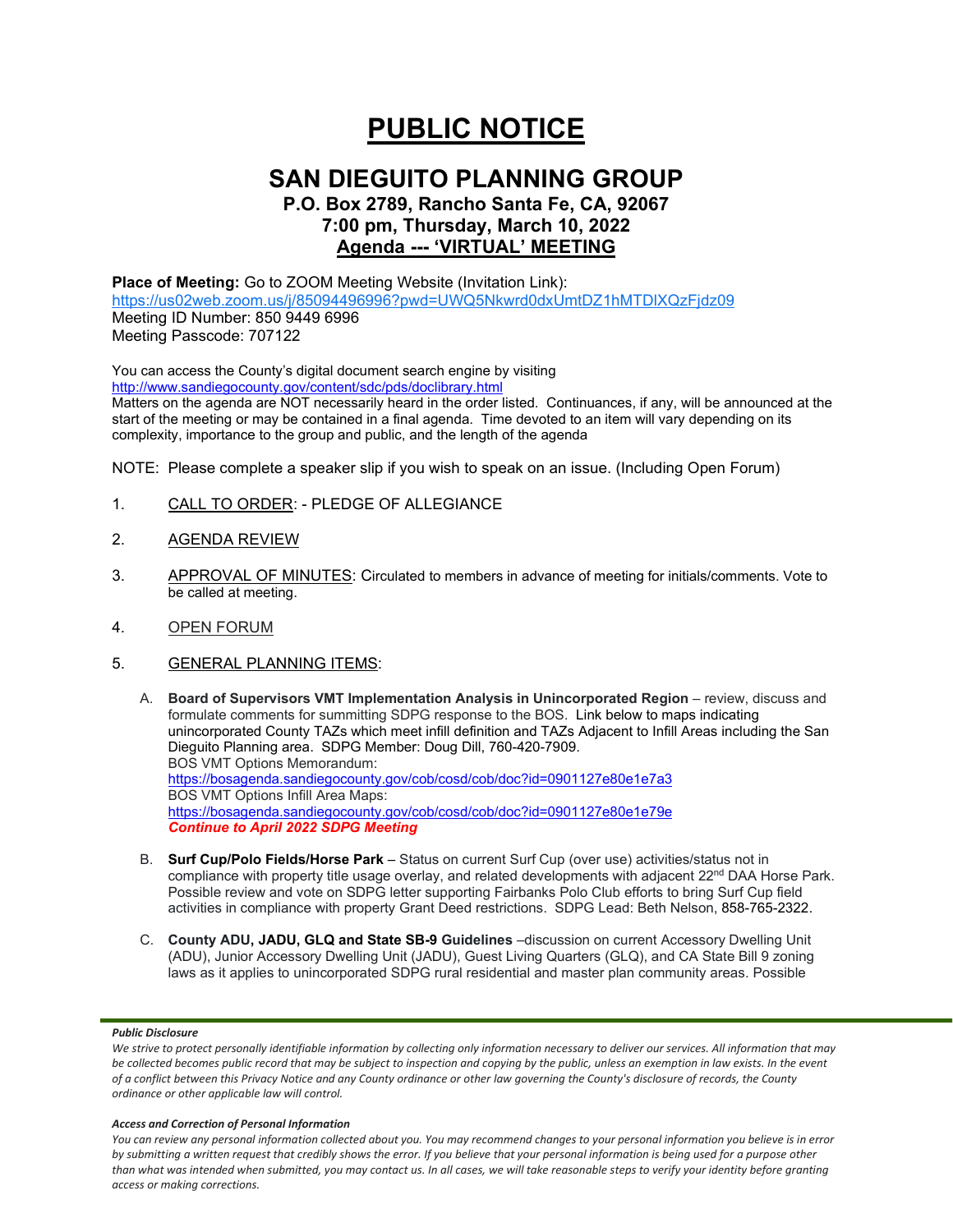County Staff presentation. SDPG member: Don Willis, 858-481-6922

- D. **AB-2705 Housing: fire safety standards** discussion and possible vote on a SDPG position for this State Assembly Bill now working its way through the CA State Capitol. Bill introduces "Discretionary Entitlements" allowing high-density, master-planned communities in severe high-fire hazard areas, such as portions of the San Dieguito Planning Group area. SDPG Member: Susan Williams, 760-212-3280.
- E. **RSF Village D-Designator Signage Permit**  Replace existing window vinyl and reface existing 2-sided blade signage. Located at Country Squire Building, First Citizens Bank & Trust, 6009 Paseo Delicas, Rancho Santa Fe, CA 92067, APN: 266-285-02-00. Applicant's Representative: Anne Ash, 714-520-9144, PDS Planner: Rob Makoske, 858-694-2601, SDPG Member: Laurel Lemarie, 858-922-8866. *Continue to April 2022 SDPG Meeting*
- F. **RSF Village Red Curbing Request to DPW –** Vote to recommend to the Traffic Advisory Committee (TAC) of the Department of Public Works (DPW) the red curbing at the following locations in the Village of RSF to facilitate safe egress from parking lot exit and driveways.

1.) 6110 El Tordo - Pacific Western Bank - one space either side of parking lot exit onto Ave. de las Acacias 2.) 6157 El Tordo - Kahn residence - redline length of property from neighbor's sidewalk to driveway 3.) 6136 Paseo Delicias - Madura duplex - redline one space either side of driveway SDPG Member: Laurel Lemarie, 858-922-8866.

#### 6. MAJOR PROJECTS AND LAND USE ITEMS:

A. **PDS2021-AD-21-015 Richmond Residence Barn and Accessory Building Permit**. Proposed new 1,596 sf barn with 1,093 sf accessory dwelling unit. Project location: 5371 La Glorieta, Rancho Santa Fe, CA 92067, Closest cross street: Linea del Cielo; APN: 268-111-13-00. Applicant Representative: Maxwell Wuthrich (B+W Architect) 858-756-1788; PDS Planner: Nathan Kaling, 619-323-5507; SDPG Member: Laurel Lemarie, 858-756-2835

*Continue to March 2022 SDPG Meeting*

- B. **PDS2021-STP-21-026/PDS2021-MUP-21-007 Via Monte Residence Site Plan**. Construct a new 4,854 square foot single family residence with an attached 750 square foot accessory dwelling unit and 4-car garage parking on an existing vacant 2.55 net acre parcel within an existing residential neighborhood. Location:16073 Via Monte (off El Camino Real north of San Dieguito Park), Rancho Santa Fe, CA 92067; APN: 302-180-60-00. Applicant (CWS Via Monte LP) Representative: Guy Oliver, 760-602-6406; PDS Planner: Souphalak Sakdarak, 619-323-4869; SDPG Member: Don Willis, 858-481-6922. *Continued to March 2022 SDPG Meeting*
- C. **PDS2021-STP-21-034 Niedernhofer Residential Guest House Site Plan**. 600 sq. ft. Guest House with deck. Location: 4733 Vista De La Tierra Del Mar, CA. 92014; APN: 302-032-15-00. Applicant Contact: Jim Dyjak, 619-244-3085; PDS Planner: Lauren Yzaguirre, 619-323-7021; SDPG Member: Don Willis, 858-481- 6922.

*Continued to March 2022 SDPG Meeting*

D. **PDS2021-VAR-92-001W1 Variance, Fuglesang-Vadakan Residence.** Applicant requesting a reduction in the front yard setback from 100 feet to approximately 96 feet for an addition to an existing single-family dwelling into the front yard setback. The property currently contains a guest house in the front yard setback which will be demolished to allow for an addition to the single-family dwelling. The proposed addition will encroach into the front yard setback less than the existing guest house. Project location: 6605 La Valle Plateada, RSF, CA 92067; APN: 266-320-50-00. Access would be provided via an existing private driveway connected to a private road easement connected to La Valle Plateada. Applicant Representative: Doug Mansfield, 949-218-0408; PDS Planner: Lauren Yzaguirre, 619-323-7021; SDPG Member: Beth Nelson,

#### *Public Disclosure*

#### *Access and Correction of Personal Information*

*You can review any personal information collected about you. You may recommend changes to your personal information you believe is in error by submitting a written request that credibly shows the error. If you believe that your personal information is being used for a purpose other than what was intended when submitted, you may contact us. In all cases, we will take reasonable steps to verify your identity before granting access or making corrections.*

We strive to protect personally identifiable information by collecting only information necessary to deliver our services. All information that may *be collected becomes public record that may be subject to inspection and copying by the public, unless an exemption in law exists. In the event of a conflict between this Privacy Notice and any County ordinance or other law governing the County's disclosure of records, the County ordinance or other applicable law will control.*